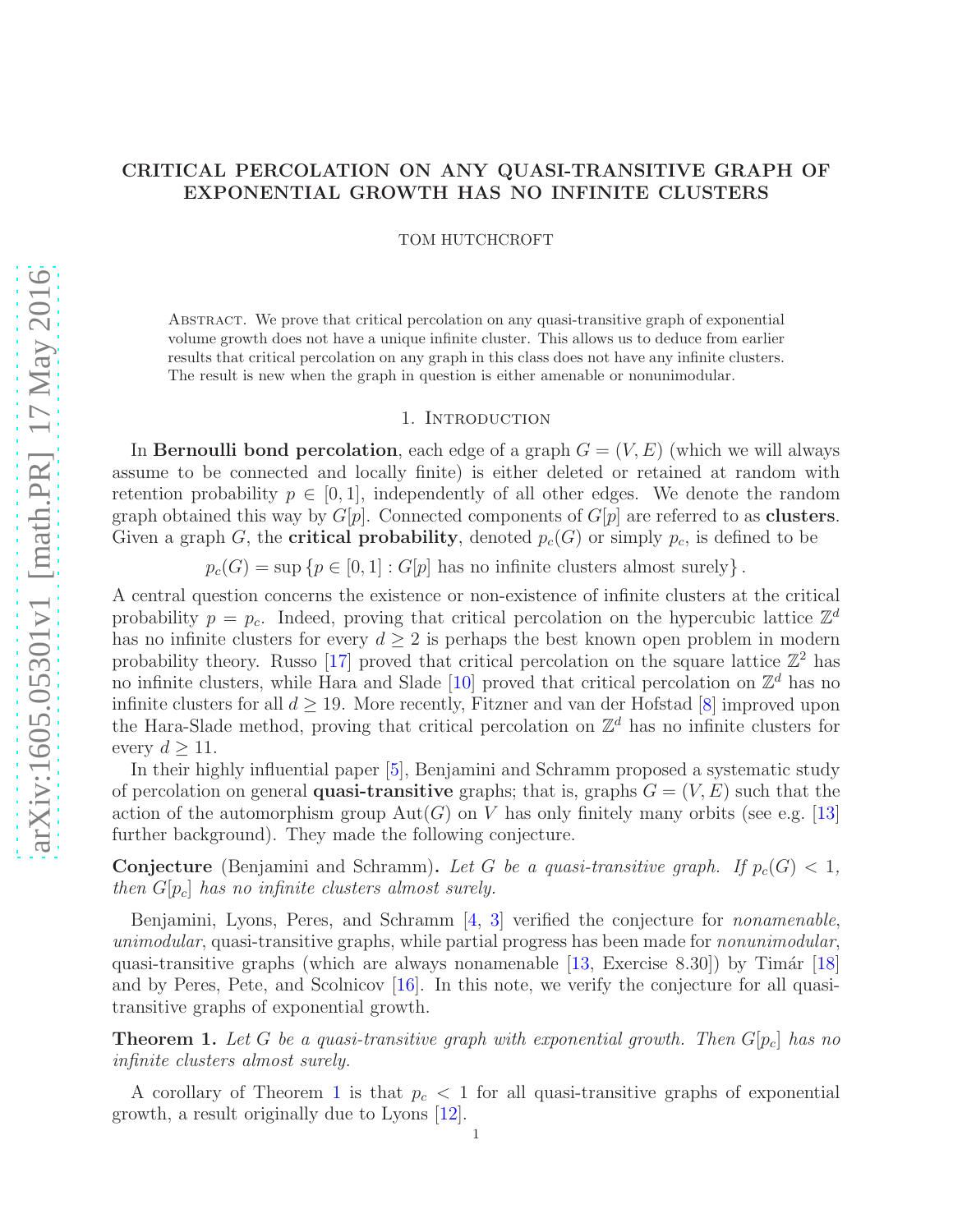### 2 TOM HUTCHCROFT

We prove Theorem [1](#page-0-0) by combining the works of Benjamini, Lyons, Peres, and Schramm [\[3\]](#page-3-6) and Timár [\[18\]](#page-3-7) with the following simple connectivity decay estimate. Given a graph  $G$ , we write  $B(x, r)$  to denote the graph distance ball of radius r about a vertex x of G. Recall that a graph  $G$  is said to have **exponential growth** if

$$
\operatorname{gr}(G) := \liminf_{r \to \infty} |B(x, r)|^{1/r}
$$

is strictly greater than 1 whenever x is a vertex of G. It is easily seen that  $gr(G)$  does not depend on the choice of x. Let  $\tau_p(x, y)$  be the probability that x and y are connected in  $G[p]$ , and let  $\kappa_p(n) := \inf \{\tau_p(x, y) : x, y \in V, d(x, y) \leq n\}.$ 

<span id="page-1-0"></span>**Theorem 2.** Let G be a quasi-transitive graph with exponential growth. Then

$$
\kappa_{p_c}(n) := \inf \{ \tau_{p_c}(x, y) : x, y \in V, d(x, y) \le n \} \le \text{gr}(G)^{-n}
$$

for all  $n > 1$ .

*Remark*. The upper bound on  $\kappa_{p_c}(n)$  in Theorem [2](#page-1-0) is attained when G is a regular tree.

Following the work of Lyons, Peres, and Schramm [\[14,](#page-3-10) Theorem 1.1], Theorem [1](#page-0-0) has the following immediate corollary, which is new in the amenable case. The reader is referred to [\[14\]](#page-3-10) and [\[13\]](#page-3-4) for background on minimal spanning forests.

Corollary 3. Let G be a unimodular quasi-transitive graph of exponential growth. Then every component of the wired minimal spanning forest of G is one-ended almost surely.

## 2. Proof

Proof of Theorem [1](#page-0-0) given Theorem [2.](#page-1-0) Let us recall the following results:

**Theorem** (Newman and Schulman [\[15\]](#page-3-11)). Let G be a quasi-transitive graph. Then  $G[p]$  has either no infinite clusters, a unique infinite cluster, or infinitely many infinite clusters almost surely for every  $p \in [0, 1]$ .

**Theorem** (Burton and Keane  $[6]$ , Gandolfi, Keane, and Newman  $[9]$ ). Let G be an amenable quasi-transitive graph. Then  $G[p]$  has at most one infinite cluster almost surely for every  $p \in [0, 1].$ 

Theorem (Benjamini, Lyons, Peres, and Schramm [\[4,](#page-3-5) [3\]](#page-3-6)). Let G be a nonamenable, unimodular, quasi-transitive graph. Then  $G[p_c]$  has no infinite clusters almost surely.

**Theorem** (Timár [\[18\]](#page-3-7)). Let G be a nonunimodular, quasi-transitive graph. Then  $G[p_c]$  has at most one infinite cluster almost surely.

The statements given for the first two theorems above are not those given in the original papers; the reader is referred to [\[13\]](#page-3-4) for a modern account of these theorems and for the definitions of unimodularity and amenability. For our purposes, the significance of the above theorems is that, to prove Theorem [1,](#page-0-0) it suffices to prove that if  $G$  is a quasi-transitive graph of exponential growth, then  $G[p_c]$  does not have a unique infinite cluster almost surely. This follows immediately from Theorem [2,](#page-1-0) since if  $G[p_c]$  contains a unique infinite cluster then

 $\tau_{p_c}(x, y) \geq \mathbb{P}_{p_c}(x \text{ and } y \text{ are both in the unique infinite cluster})$ 

 $\geq \mathbb{P}_{p_c}(x)$  is in the unique infinite cluster)  $\mathbb{P}_{p_c}(y)$  is in the unique infinite cluster)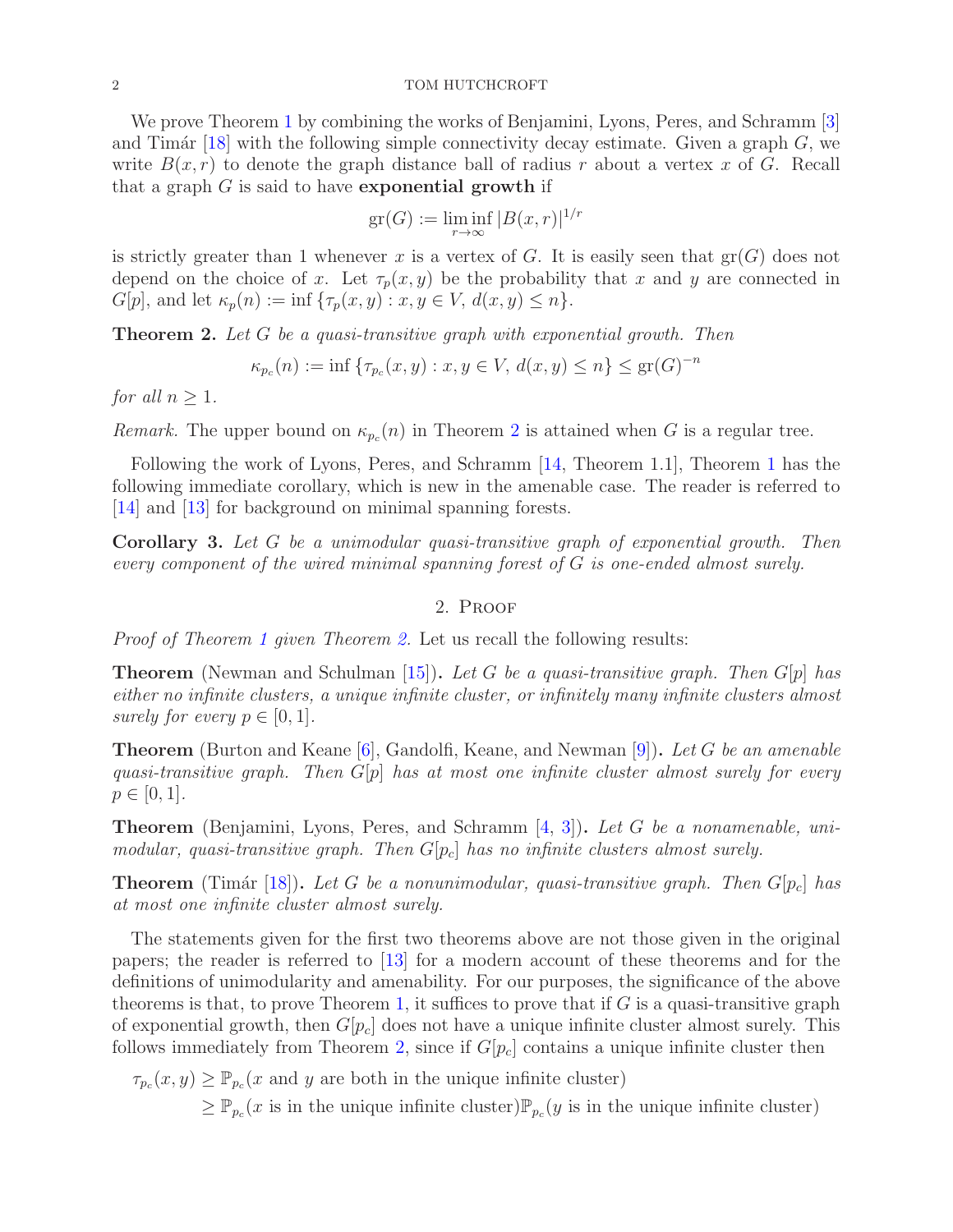for all  $x, y \in V$  by Harris's inequality [\[11\]](#page-3-14). Quasi-transitivity implies that the right hand side is bounded away from zero if  $G[p_c]$  contains a unique infinite cluster almost surely, and consequently that  $\lim_{n\to\infty} \kappa_{p_c}(n) > 0$  in this case.

<span id="page-2-1"></span>**Lemma 4.** Let G be any graph. Then  $\kappa_p(n)$  is a supermultiplicative function of n. That is, for every p, n and m, we have that  $\kappa_p(m+n) \geq \kappa_p(m)\kappa_p(n)$ .

*Proof.* Let u and v be two vertices with  $d(u, v) \leq m + n$ . Then there exists a vertex w such that  $d(u, w) \leq m$  and  $d(w, v) \leq n$ . Since the events  $\{u \leftrightarrow w\}$  and  $\{w \leftrightarrow v\}$  are increasing and  $\{u \leftrightarrow v\} \supseteq \{u \leftrightarrow w\} \cap \{w \leftrightarrow v\}$ , Harris's inequality [\[11\]](#page-3-14) implies that

 $\tau_p(u, v) \geq \tau_p(u, w)\tau_p(w, v) \geq \kappa_p(m)\kappa_p(n).$ 

The claim follows by taking the infimum.  $\Box$ 

<span id="page-2-2"></span>**Lemma 5.** Let G be a quasi-transitive graph. Then  $\sup_{n\geq 1} (\kappa_p(n))^{1/n}$  is left continuous in p. That is,

$$
\lim_{\varepsilon \to 0+} \sup_{n \ge 1} (\kappa_{p-\varepsilon}(n))^{1/n} = \sup_{n \ge 1} (\kappa_p(n))^{1/n} \quad \text{for every } p \in (0,1].
$$
 (2.1)

Proof. Recall that an increasing function is left continuous if and only if it is lower semicontinuous, and that lower semi-continuity is preserved by taking minima (of finitely many functions) and suprema (of arbitrary collections of functions). Now, observe that  $\tau_p(x, y)$  is lower semi-continuous in  $p$  for each pair of fixed vertices  $x$  and  $y$ : This follows from the fact that  $\tau_p(x, y)$  can be written as the supremum of the continuous functions  $\tau_p^r(x, y)$ , which give the probabilities that x and y are connected in  $G[p]$  by a path of length at most r. Since G is quasi-transitive, there are only finitely many isomorphism classes of pairs of vertices at distance at most n in G, and we deduce that  $\kappa_p(n)$  is also lower semi-continuous in p for each fixed n. Thus,  $\sup_{n\geq 1} (\kappa_p(n))^{1/n}$  is a supremum of lower semi-continuous functions and is therefore lower semi-continuous itself.

We will require the following well known theorem.

<span id="page-2-0"></span>**Theorem 6.** Let G be a quasi-transitive graph, and let  $\rho$  be a fixed vertex of G. Then the expected cluster size is finite for every  $p < p_c$ . That is,

$$
\sum_{x} \tau_p(\rho, x) < \infty \quad \text{for every } p < p_c.
$$

This theorem was proven in the transitive case by Aizenmann and Barsky [\[1\]](#page-3-15), and in the quasi-transitive case by Antunović and Veselić  $[2]$ ; see also the recent work of Duminil-Copin and Tassion [\[7\]](#page-3-17) for a beautiful new proof in the transitive case.

*Proof of Theorem [2.](#page-1-0)* Let  $\rho$  be a fixed root vertex of G. For every  $p \in [0,1]$  and every  $n \geq 1$ , we have

$$
\kappa_p(n) \cdot |B(\rho, n)| \le \sum_{x \in B(\rho, n)} \tau_p(\rho, x) \le \sum_x \tau_p(\rho, x).
$$

Thus, it follows from Theorem [6,](#page-2-0) Lemma [4,](#page-2-1) and Fekete's Lemma that

$$
\sup_{n\geq 1} (\kappa_p(n))^{1/n} = \lim_{n\to\infty} (\kappa_p(n))^{1/n} \leq \limsup_{n\to\infty} \left( \frac{\sum_x \tau_p(\rho, x)}{|B(\rho, n)|} \right)^{1/n} = \text{gr}(G)^{-1}
$$

for every  $p < p_c$ . We conclude by applying Lemma [5.](#page-2-2)